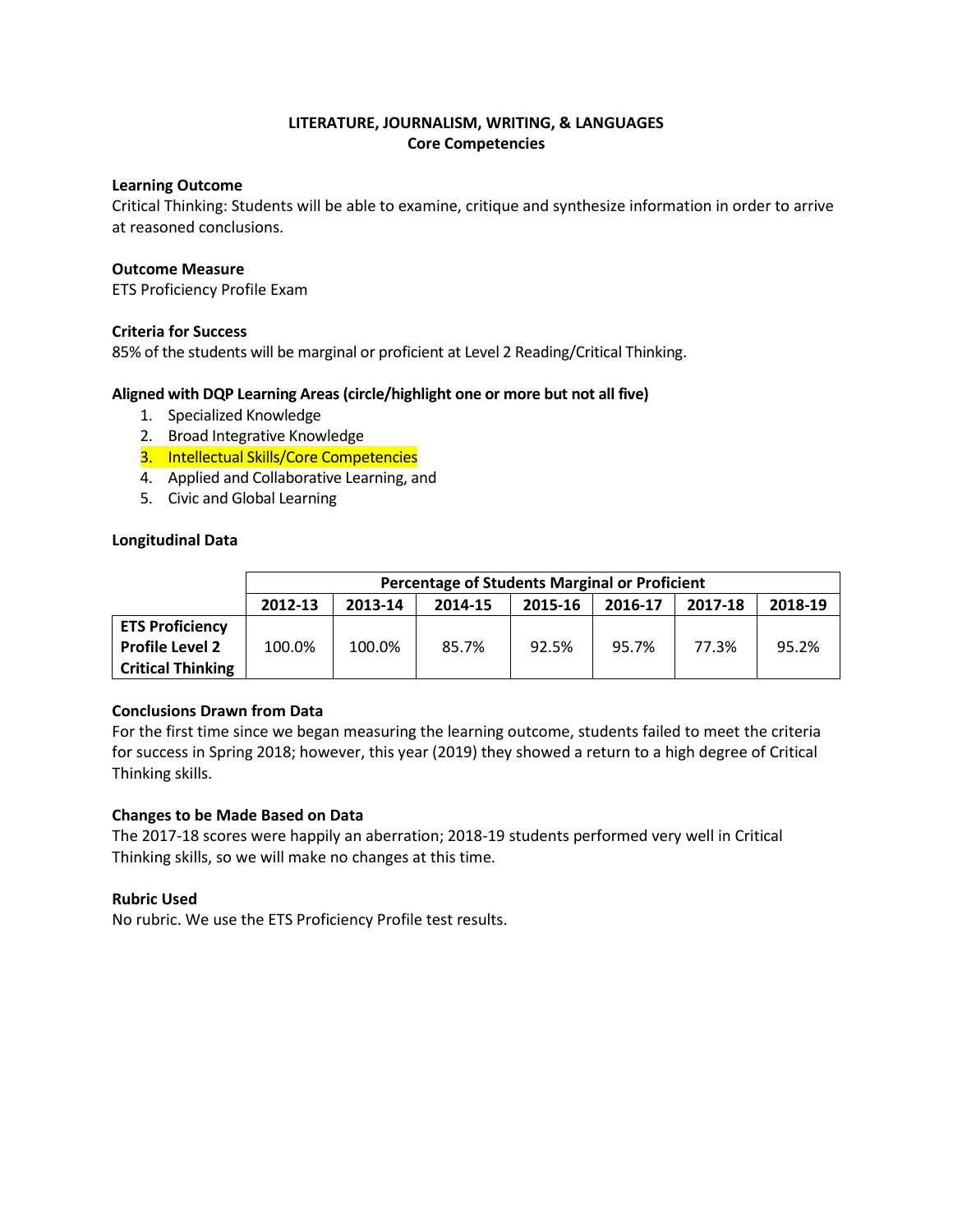### **Learning Outcome**

Written: Students will be able to effectively express ideas and information to others through written communication.

### **Outcome Measure**

ETS Proficiency Profile Exam

### **Criteria for Success**

90% of the students will be marginal or proficient at Level 2 Writing.

### **Aligned with DQP Learning Areas (circle/highlight one or more but not all five)**

- 1. Specialized Knowledge
- 2. Broad Integrative Knowledge
- 3. Intellectual Skills/Core Competencies
- 4. Applied and Collaborative Learning, and
- 5. Civic and Global Learning

### **Longitudinal Data**

|                        | <b>Percentage of Students Marginal or Proficient</b> |         |         |         |         |         |         |
|------------------------|------------------------------------------------------|---------|---------|---------|---------|---------|---------|
|                        | 2012-13                                              | 2013-14 | 2014-15 | 2015-16 | 2016-17 | 2017-18 | 2018-19 |
| <b>ETS Proficiency</b> |                                                      |         |         |         |         |         |         |
| <b>Profile Level 2</b> | 83.3%                                                | 100.0%  | 100.0%  | 87.5%   | 95.7%   | 90.9%   | 90.5%   |
| <b>Writing</b>         |                                                      |         |         |         |         |         |         |

#### **Conclusions Drawn from Data:**

For the third year in a row, students exceeded the criteria for success.

# **Changes to be Made Based on Data:**

No changes will be made based upon the data.

#### **Rubric Used**

No rubric. We use the ETS Proficiency Profile test results.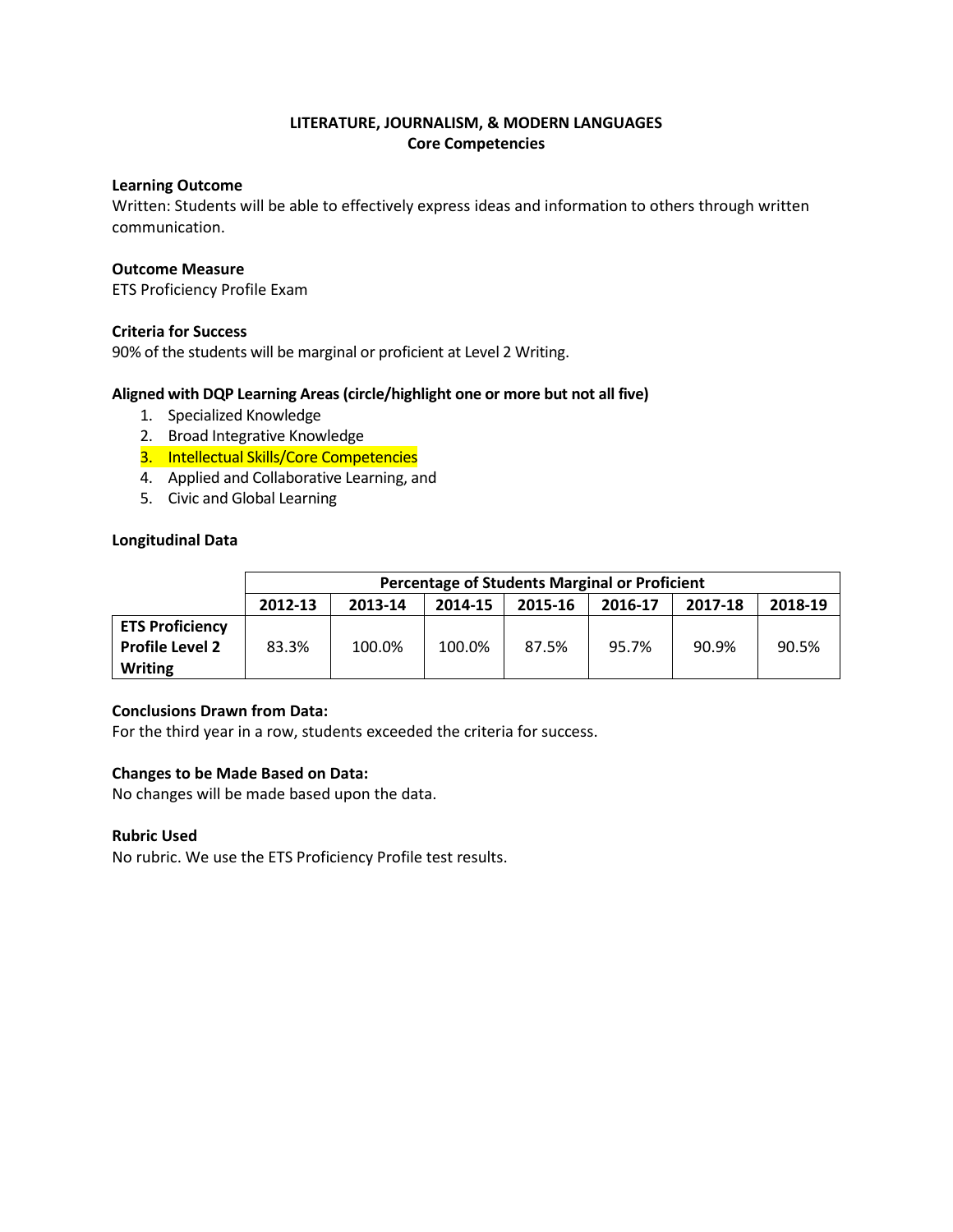### **Learning Outcome**

Quantitative Reasoning: Students will be able to solve problems that are quantitative in nature.

#### **Outcome Measure**

ETS Proficiency Profile Exam

### **Criteria for Success**

75% of the students will be marginal or proficient at Level 2 Math.

### **Aligned with DQP Learning Areas (circle/highlight one or more but not all five)**

- 1. Specialized Knowledge
- 2. Broad Integrative Knowledge
- 3. Intellectual Skills/Core Competencies
- 4. Applied and Collaborative Learning, and
- 5. Civic and Global Learning

### **Longitudinal Data**

|                        | <b>Percentage of Students Marginal or Proficient</b> |         |         |         |         |         |         |
|------------------------|------------------------------------------------------|---------|---------|---------|---------|---------|---------|
|                        | 2012-13                                              | 2013-14 | 2014-15 | 2015-16 | 2016-17 | 2017-18 | 2018-19 |
| <b>ETS Proficiency</b> |                                                      |         |         |         |         |         |         |
| <b>Profile Level 2</b> | 83.3%                                                | 100.0%  | 85.7%   | 87.5%   | 87.0%   | 68.2%   | 66.7%   |
| <b>Math</b>            |                                                      |         |         |         |         |         |         |

# **Conclusions Drawn from Data:**

For the second time since we began measuring the learning outcome, students failed to meet the criteria for success.

# **Changes to be Made Based on Data:**

As the downward trend in Math proficiency continues, perhaps the Mathematics program needs to investigate the issue, working with LJWL as appropriate. One possible reason could be the increasing number of transfer students who could have earned their mathematics credits elsewhere.

# **Rubric Used**

No rubric. We use the ETS Proficiency Profile test results.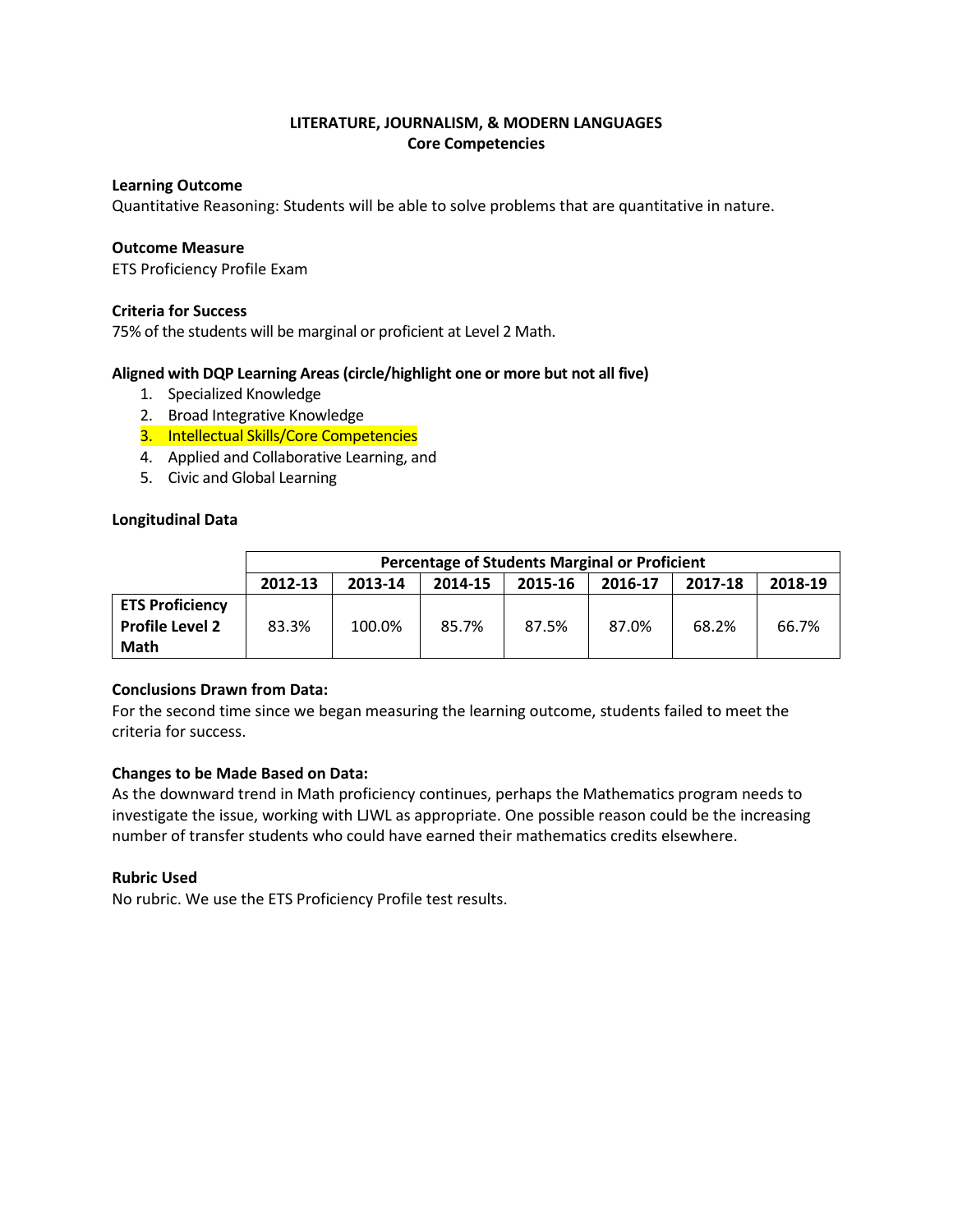#### **Learning Outcome**

Information Literacy: Students will be able to access and cite information as well as evaluate the logic, validity, and relevance of information from a variety of sources.

### **Outcome Measure**

The various programs in the department (Writing, Multimedia Journalism, Literature, Spanish, and French) measure the outcome somewhat differently, but all rely on a research project completed in the final semester of work.

# **Criteria for Success**

For the Literature program, an average score of 85% on the AAC&U Information Literacy Value Rubric. For the Writing and Multimedia Journalism programs, a score of at least 15 from the raw data on the Information Literacy Value Rubric. For the Spanish program, a score of at least 85% on the ACTFL Writing Rubric.

# **Aligned with DQP Learning Areas (circle/highlight one or more but not all five)**

- 1. Specialized Knowledge
- 2. Broad Integrative Knowledge
- 3. Intellectual Skills/Core Competencies
- 4. Applied and Collaborative Learning, and
- 5. Civic and Global Learning

# **Longitudinal Data**

|                                      | Percentage that met or exceeded target |      |       |      |      |  |
|--------------------------------------|----------------------------------------|------|-------|------|------|--|
|                                      | 2015                                   | 2016 | 2017  | 2018 | 2019 |  |
| <b>Information Literacy</b><br>Score | 67%                                    | N/A  | 93.3% | 100% | 100% |  |

# **Conclusions Drawn from Data**

Students in LJWL met the criteria for success.

# **Changes to be Made Based on Data**

No programs changes will be made based on the data. The Journalism program began collecting annual data in the spring of 2019.

# **Rubric Used**

ACTFL Writing Rubric and AAC&U Information Literacy Value Rubric https://www.aacu.org/value/rubrics/information-literacy